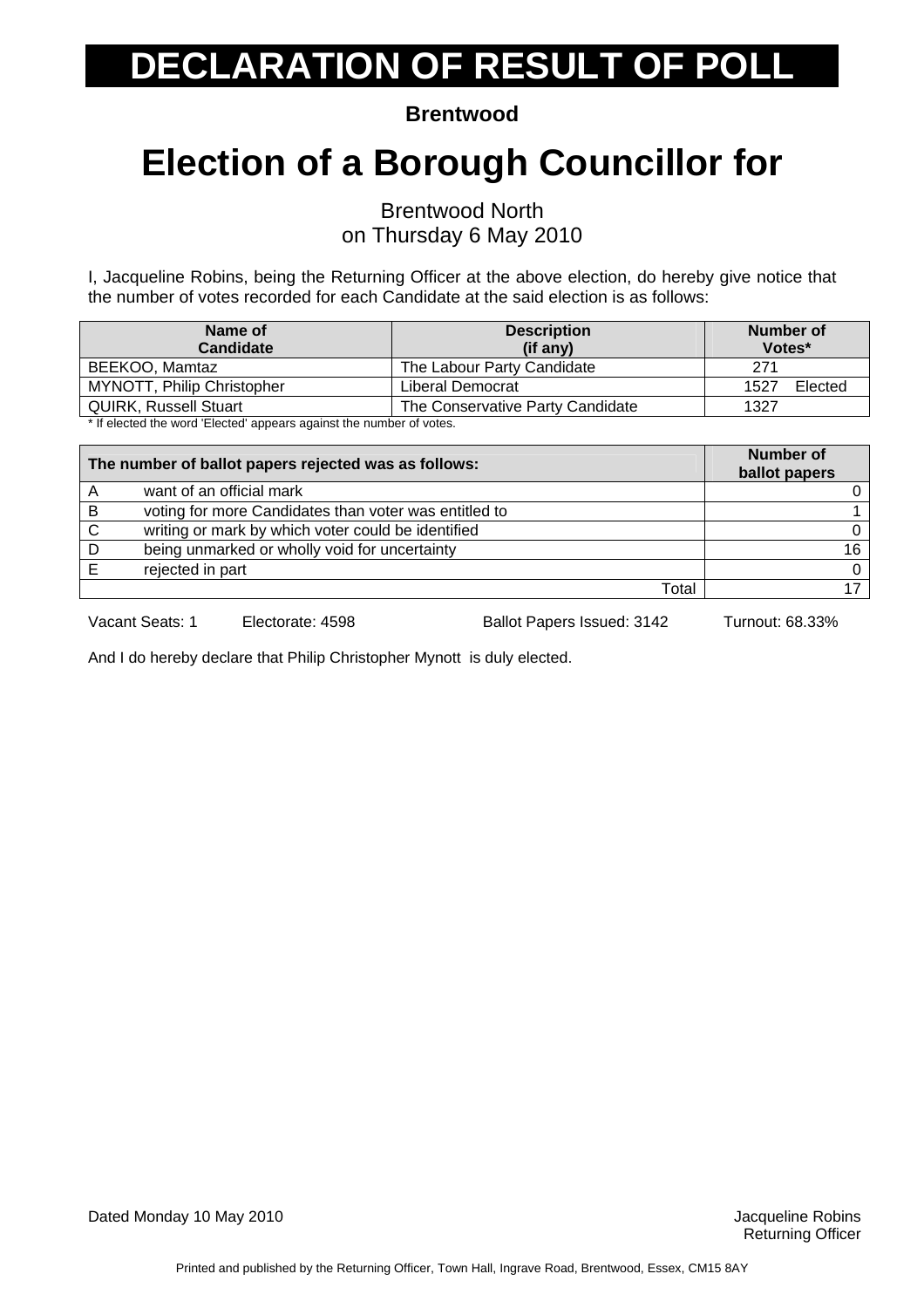**Brentwood** 

## **Election of a Borough Councillor for**

Brentwood South

on Thursday 6 May 2010

I, Jacqueline Robins, being the Returning Officer at the above election, do hereby give notice that the number of votes recorded for each Candidate at the said election is as follows:

| <b>Description</b>               | Number of       |
|----------------------------------|-----------------|
| (i f any)                        | Votes*          |
| The Labour Party Candidate       | 544             |
| Liberal Democrat                 | 846             |
| The Conservative Party Candidate | Elected<br>1221 |
| UK Independence Party            | 199             |
| Green Party candidate            | 63              |
|                                  |                 |

If elected the word 'Elected' appears against the number of votes.

| The number of ballot papers rejected was as follows: |                                                       | <b>Number of</b><br>ballot papers |
|------------------------------------------------------|-------------------------------------------------------|-----------------------------------|
| A                                                    | want of an official mark                              |                                   |
| B                                                    | voting for more Candidates than voter was entitled to |                                   |
| $\mathbf C$                                          | writing or mark by which voter could be identified    | 0                                 |
| D                                                    | being unmarked or wholly void for uncertainty         | 13                                |
|                                                      | rejected in part                                      | $\Omega$                          |
|                                                      | Total                                                 | 13                                |

Vacant Seats: 1 Electorate: 4289 Ballot Papers Issued: 2886 Turnout: 67.28%

And I do hereby declare that Cheralyn Lewis is duly elected.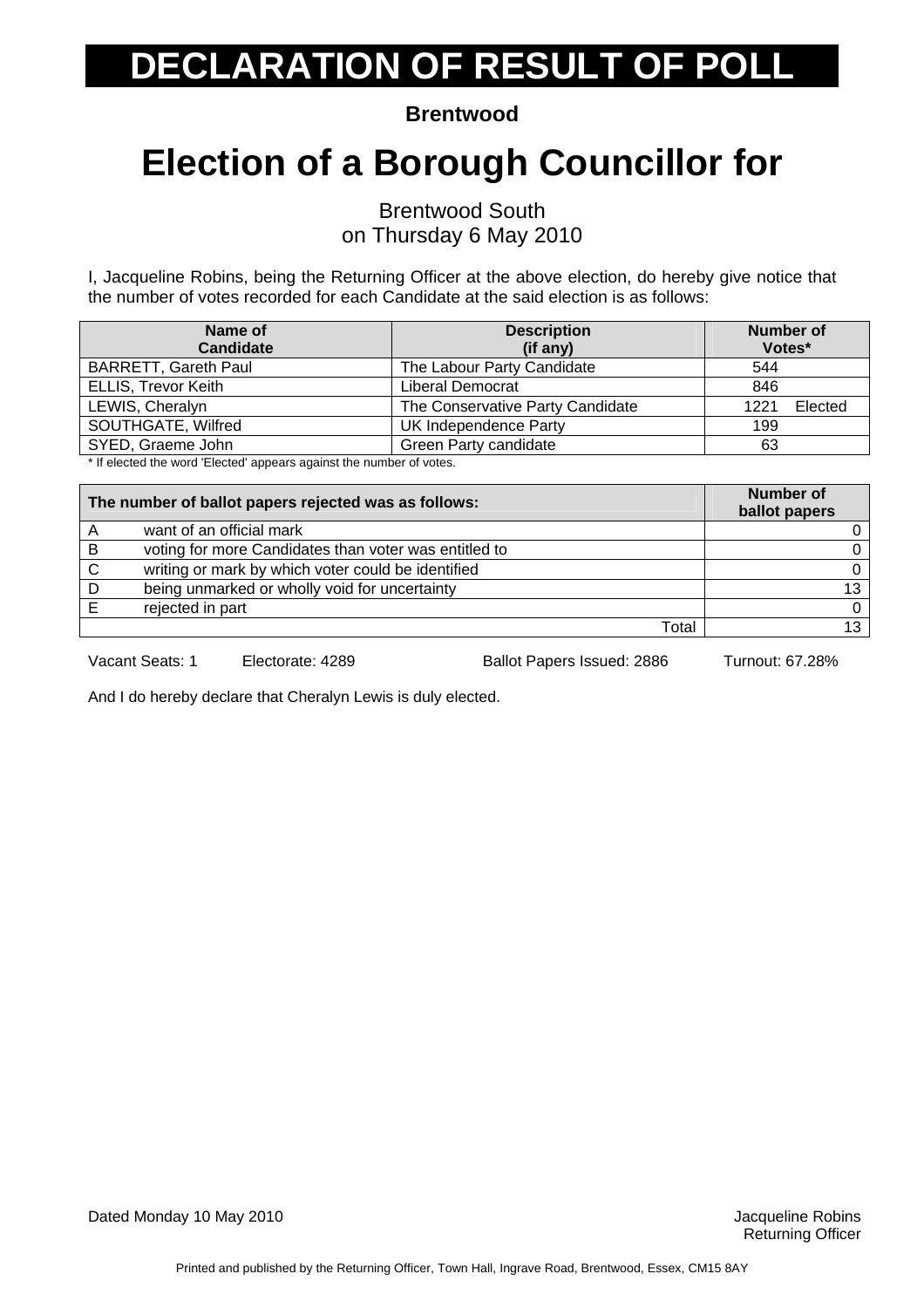**Brentwood** 

### **Election of a Borough Councillor for**

Brentwood West

on Thursday 6 May 2010

I, Jacqueline Robins, being the Returning Officer at the above election, do hereby give notice that the number of votes recorded for each Candidate at the said election is as follows:

| Name of<br><b>Candidate</b> | <b>Description</b><br>(if any)   | Number of<br>Votes* |
|-----------------------------|----------------------------------|---------------------|
| CLARKE, Nigel John          | Liberal Democrat                 | 1579<br>Elected     |
| MAYO, Peter John            | The Labour Party Candidate       | 273                 |
| SHEEHAN, Karen Ann          | The Conservative Party Candidate | 1578                |
|                             |                                  |                     |

If elected the word 'Elected' appears against the number of votes.

| The number of ballot papers rejected was as follows: |                                                       | <b>Number of</b><br>ballot papers |
|------------------------------------------------------|-------------------------------------------------------|-----------------------------------|
| A                                                    | want of an official mark                              |                                   |
| B                                                    | voting for more Candidates than voter was entitled to |                                   |
| C                                                    | writing or mark by which voter could be identified    |                                   |
| D                                                    | being unmarked or wholly void for uncertainty         |                                   |
|                                                      | rejected in part                                      |                                   |
|                                                      | Total                                                 | 19                                |

Vacant Seats: 1 Electorate: 5014 Ballot Papers Issued: 3448 Turnout: 68.77%

Following an equality of votes, lots were drawn, and as a consequence an extra vote was allotted to Nigel John Clarke.

And I do hereby declare that Nigel John Clarke is duly elected.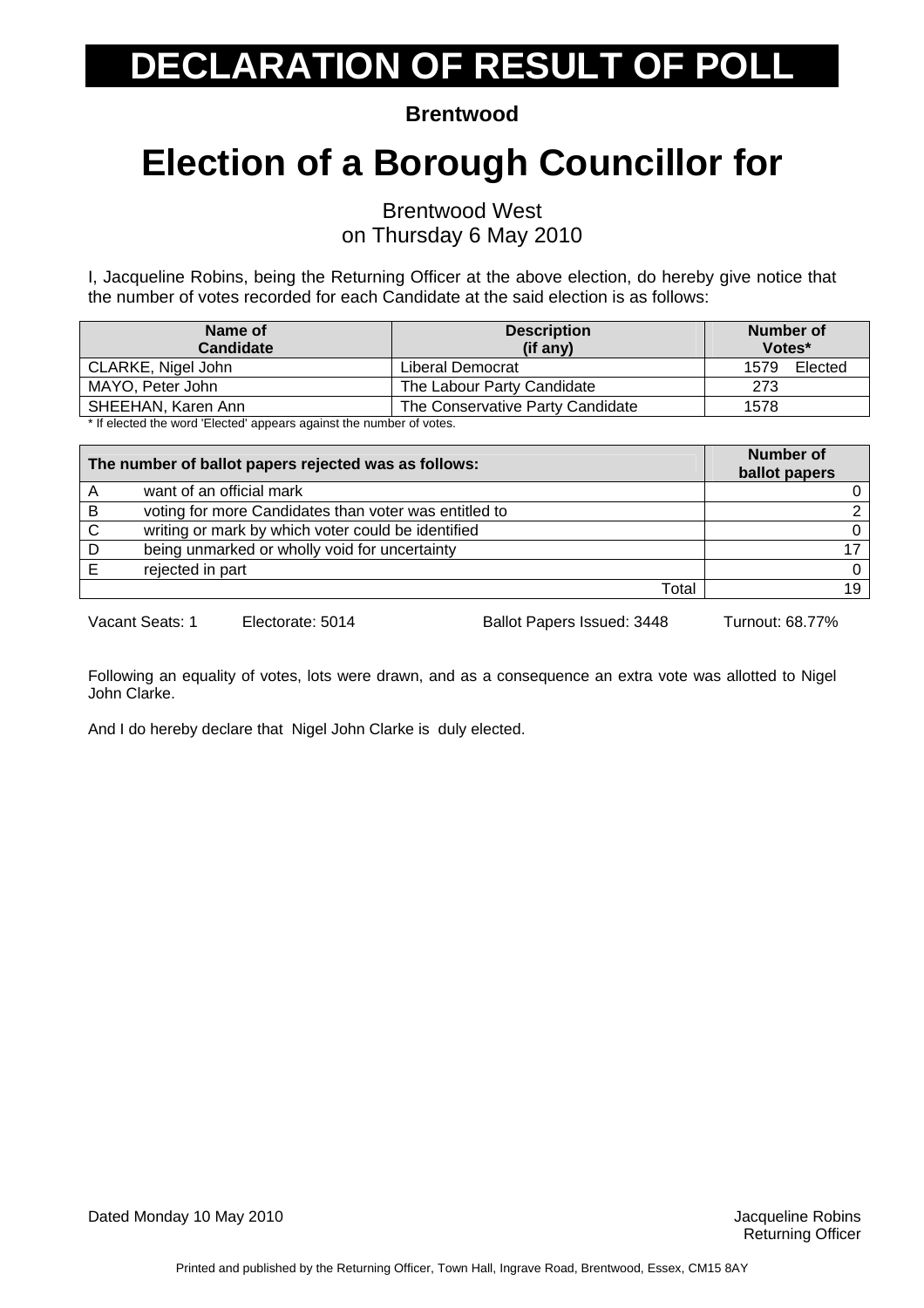**Brentwood** 

### **Election of a Borough Councillor for**

Brizes & Doddinghurst

on Thursday 6 May 2010

I, Jacqueline Robins, being the Returning Officer at the above election, do hereby give notice that the number of votes recorded for each Candidate at the said election is as follows:

| Name of                                                                                            | <b>Description</b>               | Number of       |
|----------------------------------------------------------------------------------------------------|----------------------------------|-----------------|
| <b>Candidate</b>                                                                                   | $(if$ any)                       | Votes*          |
| DAVIES, Richard Alan Michael                                                                       | Liberal Democrat                 | 974             |
| MAGUIRE, Yvonne Jeanette                                                                           | UK Independence Party            | 362             |
| PARKER, Keith                                                                                      | The Conservative Party Candidate | Elected<br>1790 |
| <b>WICKERSON, Barrie Ewart</b>                                                                     | The Labour Party Candidate       | 209             |
| المتعقب والمستحيل ويستحيط والانتقاد والمستحقق والمستحدا المستحدد والعامل والمتحدث والمنافذ المنافذ |                                  |                 |

If elected the word 'Elected' appears against the number of votes.

| The number of ballot papers rejected was as follows: |                                                       | <b>Number of</b><br>ballot papers |
|------------------------------------------------------|-------------------------------------------------------|-----------------------------------|
|                                                      | want of an official mark                              |                                   |
| B                                                    | voting for more Candidates than voter was entitled to |                                   |
| C                                                    | writing or mark by which voter could be identified    |                                   |
| D                                                    | being unmarked or wholly void for uncertainty         |                                   |
|                                                      | rejected in part                                      |                                   |
|                                                      | Total                                                 |                                   |

Vacant Seats: 1 Electorate: 4694 Ballot Papers Issued: 3340 Turnout: 71.15%

And I do hereby declare that Keith Parker is duly elected.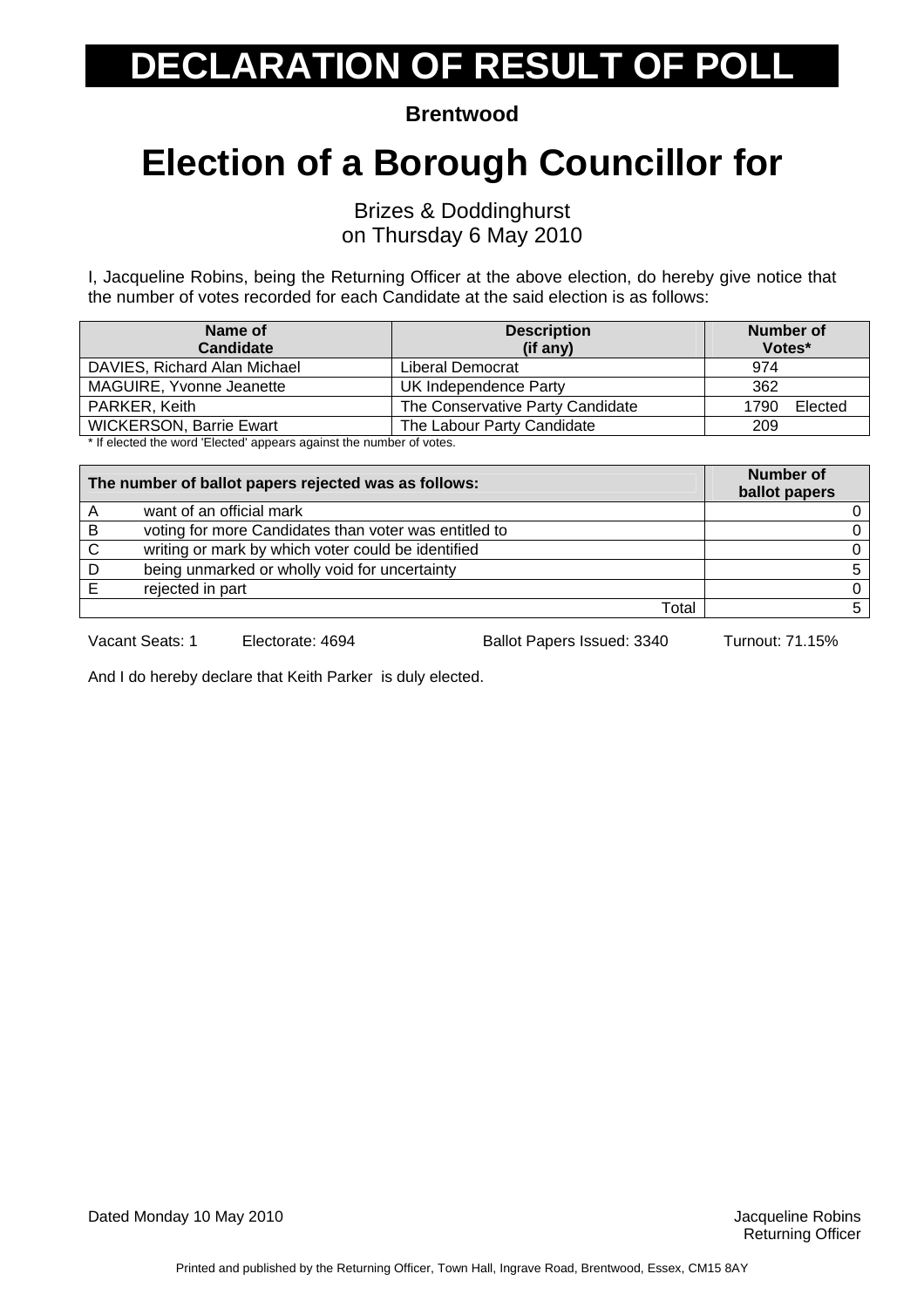**Brentwood** 

#### **Election of a Borough Councillor for**

Herongate, Ingrave & West Horndon on Thursday 6 May 2010

I, Jacqueline Robins, being the Returning Officer at the above election, do hereby give notice that the number of votes recorded for each Candidate at the said election is as follows:

| Name of<br><b>Candidate</b>                                                                                          | <b>Description</b><br>(if any)   | Number of<br>Votes* |
|----------------------------------------------------------------------------------------------------------------------|----------------------------------|---------------------|
| GOLDING, Linda Alma                                                                                                  | The Conservative Party Candidate | 1403<br>Elected     |
| GOW, Robert George                                                                                                   | The Labour Party Candidate       | 175                 |
| <b>PRICE, Linda Doreen</b>                                                                                           | Liberal Democrat                 | 609                 |
| . A 16 of a constitution constant fifted and the state of state of the constant in the state of constants $\epsilon$ |                                  |                     |

If elected the word 'Elected' appears against the number of votes.

| The number of ballot papers rejected was as follows: |                                                       | <b>Number of</b><br>ballot papers |
|------------------------------------------------------|-------------------------------------------------------|-----------------------------------|
| Α                                                    | want of an official mark                              |                                   |
| В                                                    | voting for more Candidates than voter was entitled to |                                   |
| C                                                    | writing or mark by which voter could be identified    |                                   |
| D                                                    | being unmarked or wholly void for uncertainty         |                                   |
|                                                      | rejected in part                                      |                                   |
|                                                      | Total                                                 |                                   |

Vacant Seats: 1 Electorate: 2948 Ballot Papers Issued: 2203 Turnout: 74.72%

And I do hereby declare that Linda Alma Golding is duly elected.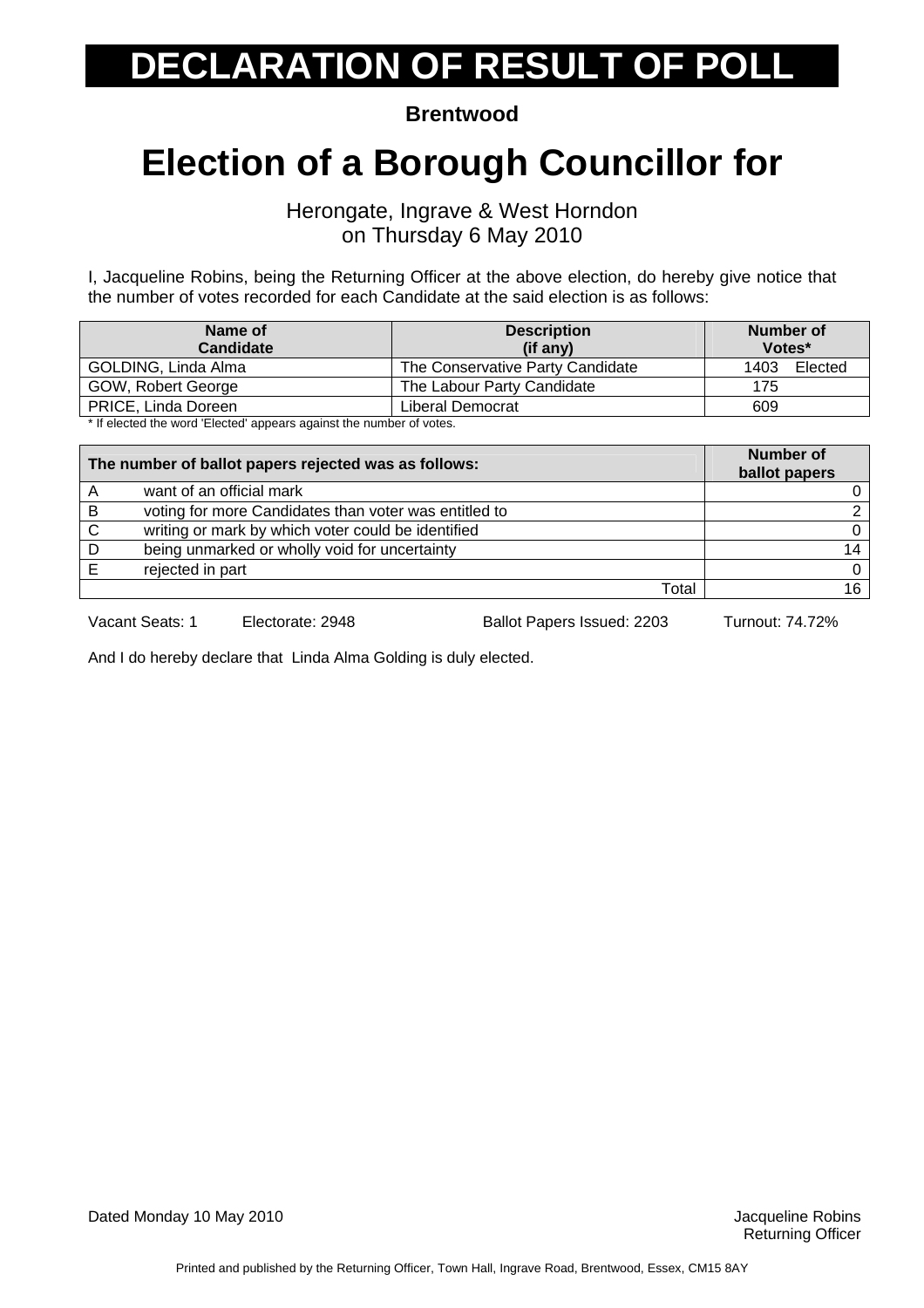**Brentwood** 

### **Election of a Borough Councillor for**

Hutton Central

on Thursday 6 May 2010

I, Jacqueline Robins, being the Returning Officer at the above election, do hereby give notice that the number of votes recorded for each Candidate at the said election is as follows:

| Name of<br><b>Candidate</b>                                         | <b>Description</b><br>$(if$ any) | Number of<br>Votes* |
|---------------------------------------------------------------------|----------------------------------|---------------------|
| <b>BRAID, Alan Ernest</b>                                           | The Conservative Party Candidate | 1409<br>Elected     |
| <b>BURN, David Charles</b>                                          | The Labour Party Candidate       | 175                 |
| <b>SPENCER, June Dorothy</b>                                        | Liberal Democrat                 | 507                 |
| * If algoted the word 'Elected' oppears against the number of vator |                                  |                     |

If elected the word 'Elected' appears against the number of votes.

| The number of ballot papers rejected was as follows: |                                                       | Number of<br>ballot papers |
|------------------------------------------------------|-------------------------------------------------------|----------------------------|
| A                                                    | want of an official mark                              |                            |
| B                                                    | voting for more Candidates than voter was entitled to |                            |
| C                                                    | writing or mark by which voter could be identified    |                            |
| D                                                    | being unmarked or wholly void for uncertainty         |                            |
|                                                      | rejected in part                                      |                            |
|                                                      | Total                                                 | 13                         |

Vacant Seats: 1 Electorate: 2875 Ballot Papers Issued: 2104 Turnout: 73.18%

And I do hereby declare that Alan Ernest Braid is duly elected.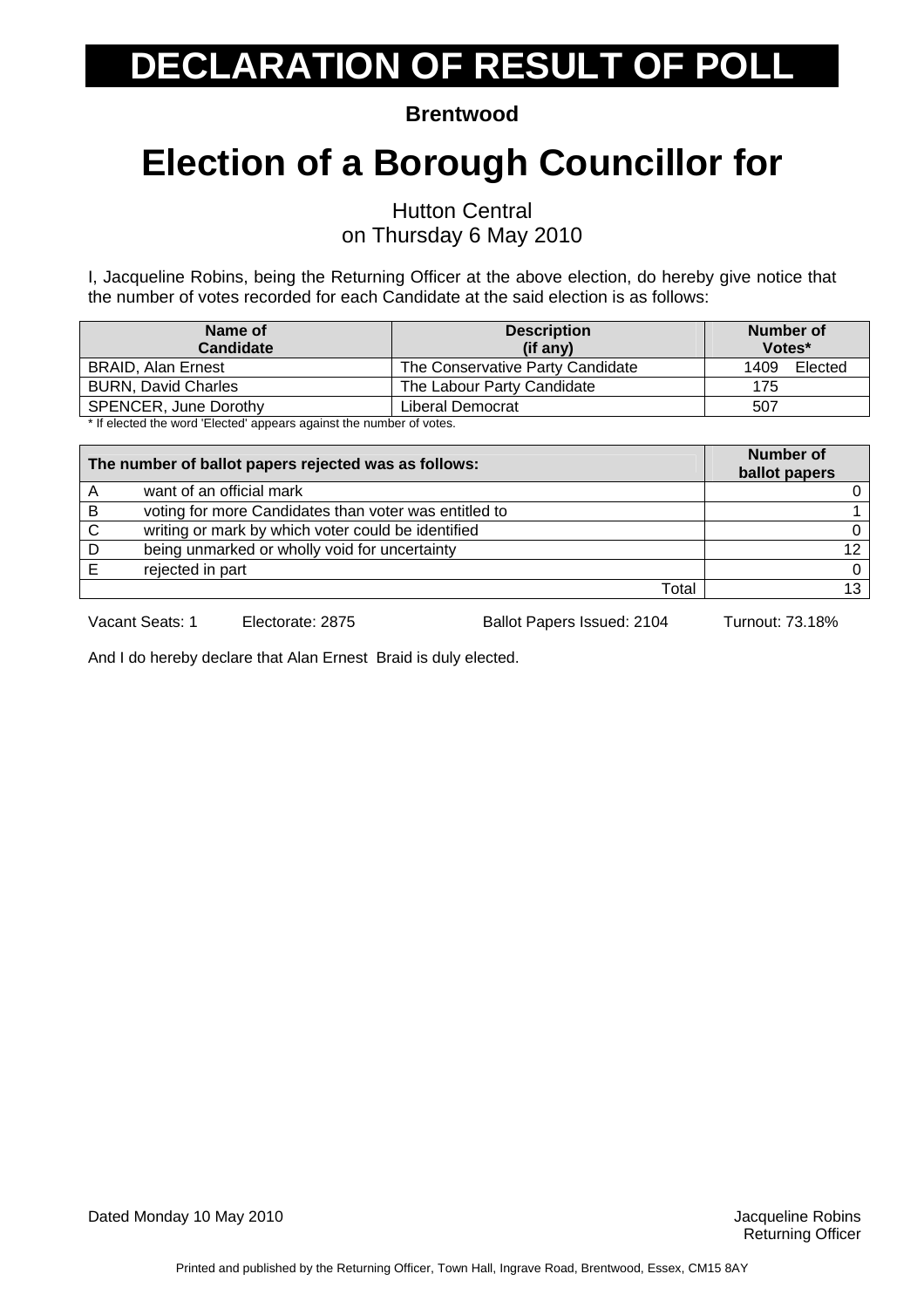**Brentwood** 

### **Election of a Borough Councillor for**

Hutton East

on Thursday 6 May 2010

I, Jacqueline Robins, being the Returning Officer at the above election, do hereby give notice that the number of votes recorded for each Candidate at the said election is as follows:

| Name of<br><b>Candidate</b>                                         | <b>Description</b><br>(if any)   | Number of<br>Votes* |
|---------------------------------------------------------------------|----------------------------------|---------------------|
| <b>CORNELL, Claire Denise</b>                                       | The Conservative Party Candidate | Elected<br>1057     |
| <b>MAXEY, Cornelius Richard</b>                                     | The Labour Party Candidate       | 221                 |
| <b>PALMER, Susan Lesley</b>                                         | Liberal Democrat                 | 694                 |
| t If alaatad the ward 'Elected' concern conjuct the pumber of vater |                                  |                     |

If elected the word 'Elected' appears against the number of votes.

| The number of ballot papers rejected was as follows: |                                                       | <b>Number of</b><br>ballot papers |
|------------------------------------------------------|-------------------------------------------------------|-----------------------------------|
| A                                                    | want of an official mark                              |                                   |
| B                                                    | voting for more Candidates than voter was entitled to |                                   |
| C                                                    | writing or mark by which voter could be identified    |                                   |
| D                                                    | being unmarked or wholly void for uncertainty         |                                   |
|                                                      | rejected in part                                      |                                   |
|                                                      | Total                                                 |                                   |

Vacant Seats: 1 Electorate: 2850 Ballot Papers Issued: 1983 Turnout: 69.58%

And I do hereby declare that Claire Denise Cornell is duly elected.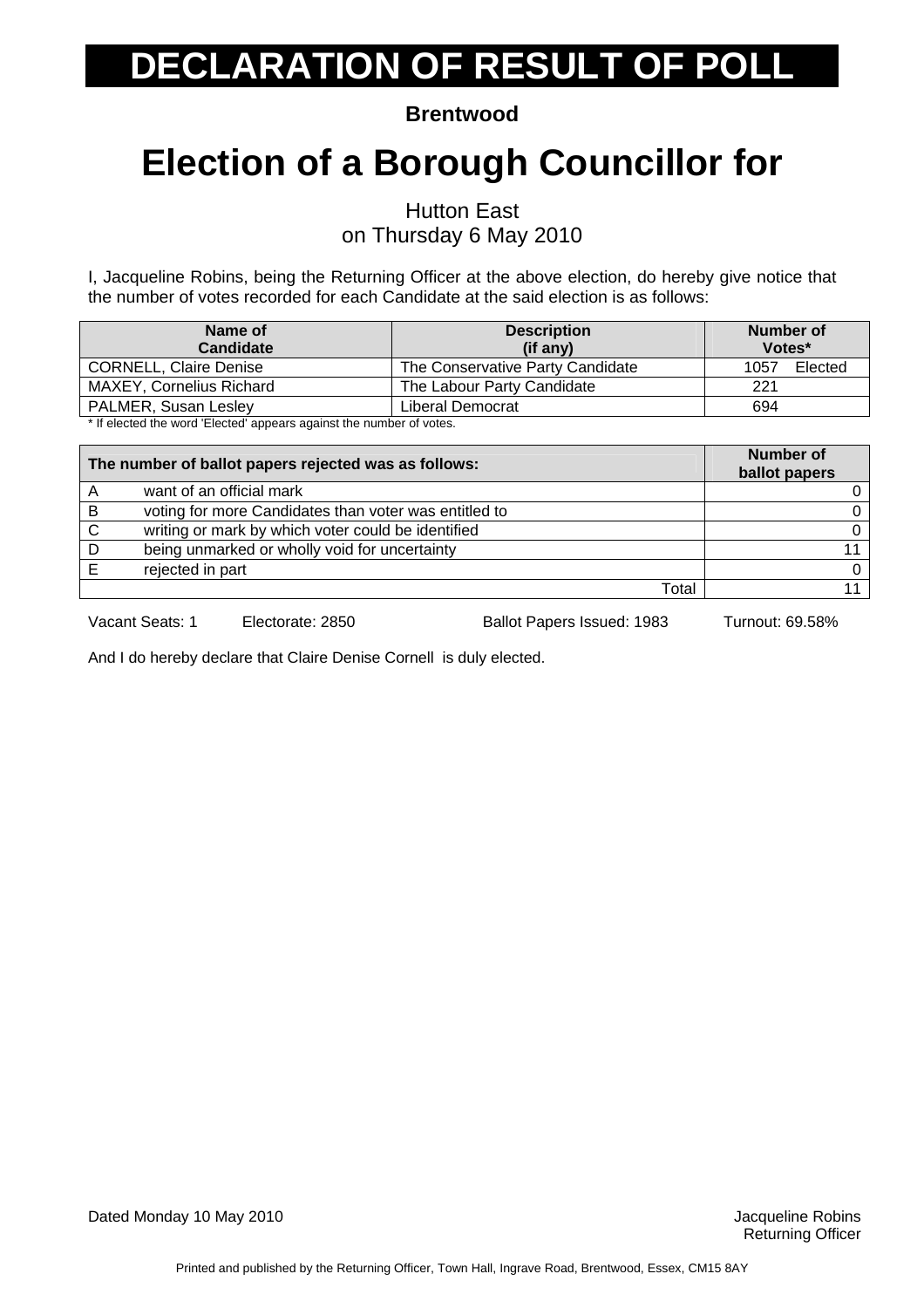**Brentwood** 

### **Election of a Borough Councillor for**

Hutton South

on Thursday 6 May 2010

I, Jacqueline Robins, being the Returning Officer at the above election, do hereby give notice that the number of votes recorded for each Candidate at the said election is as follows:

| <b>Description</b><br>(if any)   | Number of<br>Votes* |
|----------------------------------|---------------------|
| The Conservative Party Candidate | 1495<br>Elected     |
| The Labour Party Candidate       | 184                 |
| Liberal Democrat                 | 445                 |
| UK Independence Party            | 164                 |
|                                  |                     |

If elected the word 'Elected' appears against the number of votes.

| The number of ballot papers rejected was as follows: |                                                       | <b>Number of</b><br>ballot papers |
|------------------------------------------------------|-------------------------------------------------------|-----------------------------------|
|                                                      | want of an official mark                              |                                   |
| В                                                    | voting for more Candidates than voter was entitled to |                                   |
| C                                                    | writing or mark by which voter could be identified    |                                   |
| D                                                    | being unmarked or wholly void for uncertainty         |                                   |
|                                                      | rejected in part                                      |                                   |
|                                                      | Total                                                 |                                   |

Vacant Seats: 1 Electorate: 3083 Ballot Papers Issued: 2298 Turnout: 74.53%

And I do hereby declare that Roger Charles Hirst is duly elected.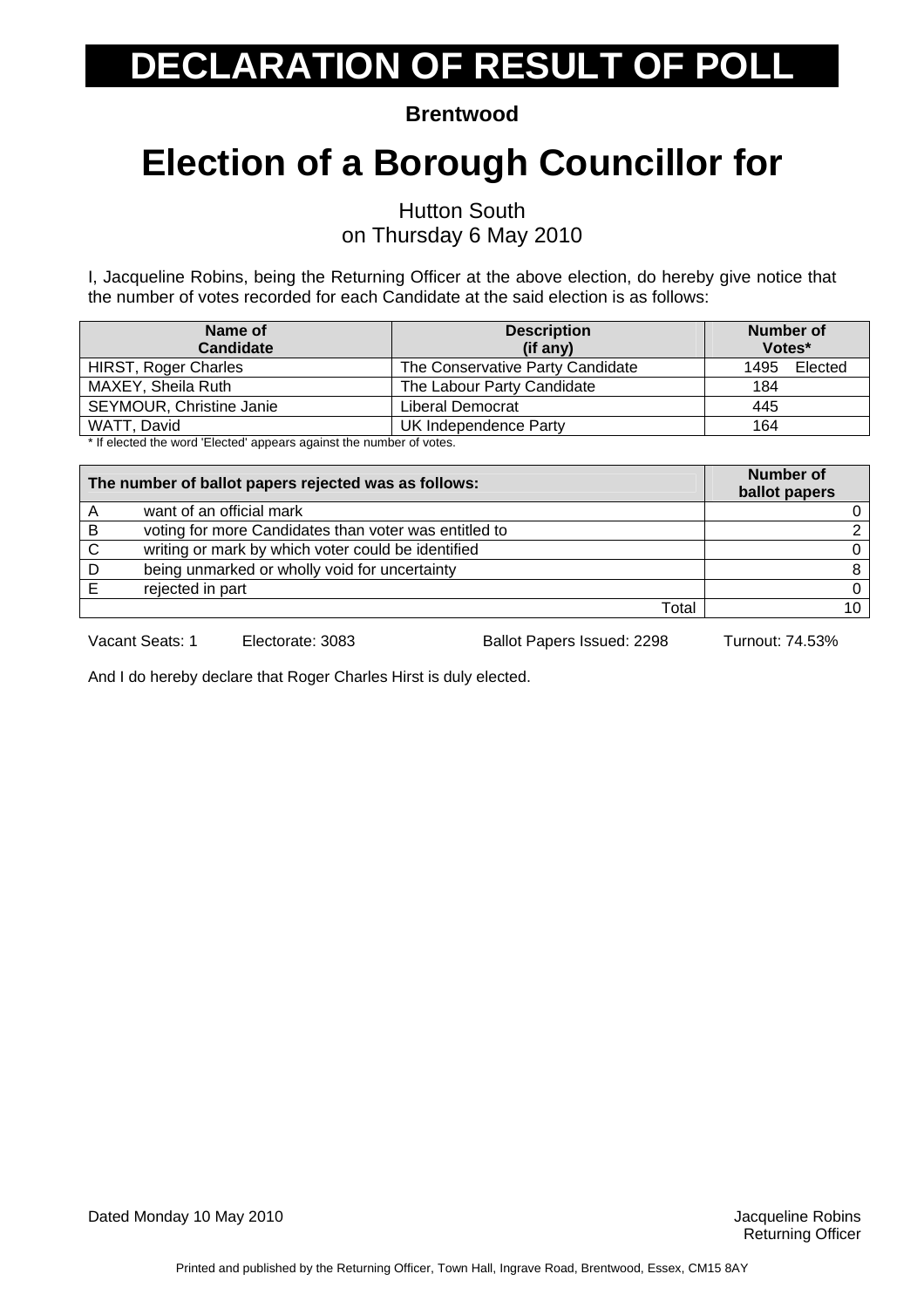**Brentwood** 

#### **Election of a Borough Councillor for**

Ingatestone, Fryerning & Mountnessing on Thursday 6 May 2010

I, Jacqueline Robins, being the Returning Officer at the above election, do hereby give notice that the number of votes recorded for each Candidate at the said election is as follows:

| Name of                                                                                                                                                                                                                               | <b>Description</b>               | <b>Number of</b> |
|---------------------------------------------------------------------------------------------------------------------------------------------------------------------------------------------------------------------------------------|----------------------------------|------------------|
| <b>Candidate</b>                                                                                                                                                                                                                      | (if any)                         | Votes*           |
| ANSLOW, Jacqueline Margaret                                                                                                                                                                                                           | Liberal Democrat                 | 971              |
| <b>GULLEFORD, Janette Pauline</b>                                                                                                                                                                                                     | UK Independence Party            | 372              |
| HARRISON, Richard                                                                                                                                                                                                                     | The Conservative Party Candidate | 1894<br>Elected  |
| WINTER, Jane Elizabeth                                                                                                                                                                                                                | The Labour Party Candidate       | 308              |
| $\blacklozenge$ . It is the started second time to see the second second second terms of the local second second second second second second second second second second second second second second second second second second seco |                                  |                  |

If elected the word 'Elected' appears against the number of votes.

| The number of ballot papers rejected was as follows: |                                                       | <b>Number of</b><br>ballot papers |
|------------------------------------------------------|-------------------------------------------------------|-----------------------------------|
|                                                      | want of an official mark                              |                                   |
| В                                                    | voting for more Candidates than voter was entitled to |                                   |
| C                                                    | writing or mark by which voter could be identified    |                                   |
| D                                                    | being unmarked or wholly void for uncertainty         | 20                                |
|                                                      | rejected in part                                      |                                   |
|                                                      | Total                                                 | 20                                |

Vacant Seats: 1 Electorate: 4735 Ballot Papers Issued: 3565 Turnout: 75.29%

And I do hereby declare that Richard Harrison is duly elected.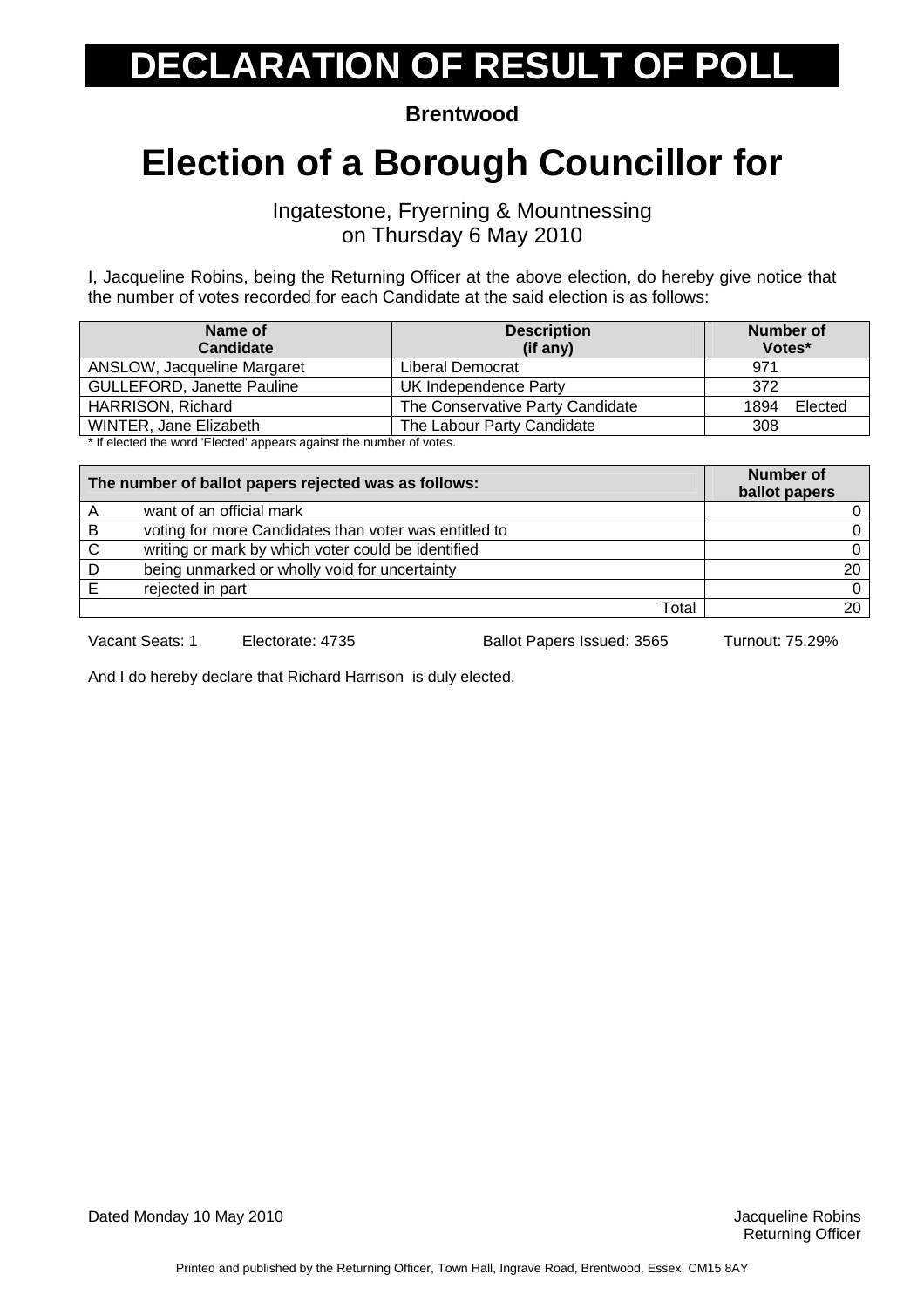**Brentwood** 

#### **Election of Borough Councillors for**

Pilgrims Hatch on Thursday 6 May 2010

I, Jacqueline Robins, being the Returning Officer at the above election, do hereby give notice that the number of votes recorded for each Candidate at the said election is as follows:

| Name of<br><b>Candidate</b> | <b>Description</b><br>(if any)   | <b>Number of</b><br>Votes* |         |
|-----------------------------|----------------------------------|----------------------------|---------|
| <b>ASPINELL, Barry Roy</b>  | Liberal Democrat                 | 1663                       | Elected |
| COOLBERGEN, Adrianus        | The Conservative Party Candidate | 994                        |         |
| DAVIES, Victoria Frances    | Liberal Democrat                 | 1237                       | Elected |
| GULLEFORD, Kenneth Arnold   | UK Independence Party            | 330                        |         |
| KERSLAKE, John              | The Conservative Party Candidate | 766                        |         |
| KORTLANDT, Susan Margaret   | The Labour Party Candidate       | 207                        |         |
| WIGRAM, Michele Anne        | The Labour Party Candidate       | 196                        |         |

\* If elected the word 'Elected' appears against the number of votes.

| The number of ballot papers rejected was as follows: |                                                       | <b>Number of</b><br>ballot papers |
|------------------------------------------------------|-------------------------------------------------------|-----------------------------------|
| A                                                    | want of an official mark                              |                                   |
| B                                                    | voting for more Candidates than voter was entitled to |                                   |
| C                                                    | writing or mark by which voter could be identified    | 0                                 |
| D                                                    | being unmarked or wholly void for uncertainty         | 9                                 |
|                                                      | rejected in part                                      | 0                                 |
|                                                      | Total                                                 |                                   |

Vacant Seats: 2 Electorate: 4575 Ballot Papers Issued: 3226 Turnout: 70.15%

And I do hereby declare that Barry Roy Aspinell and Victoria Frances Davies are duly elected.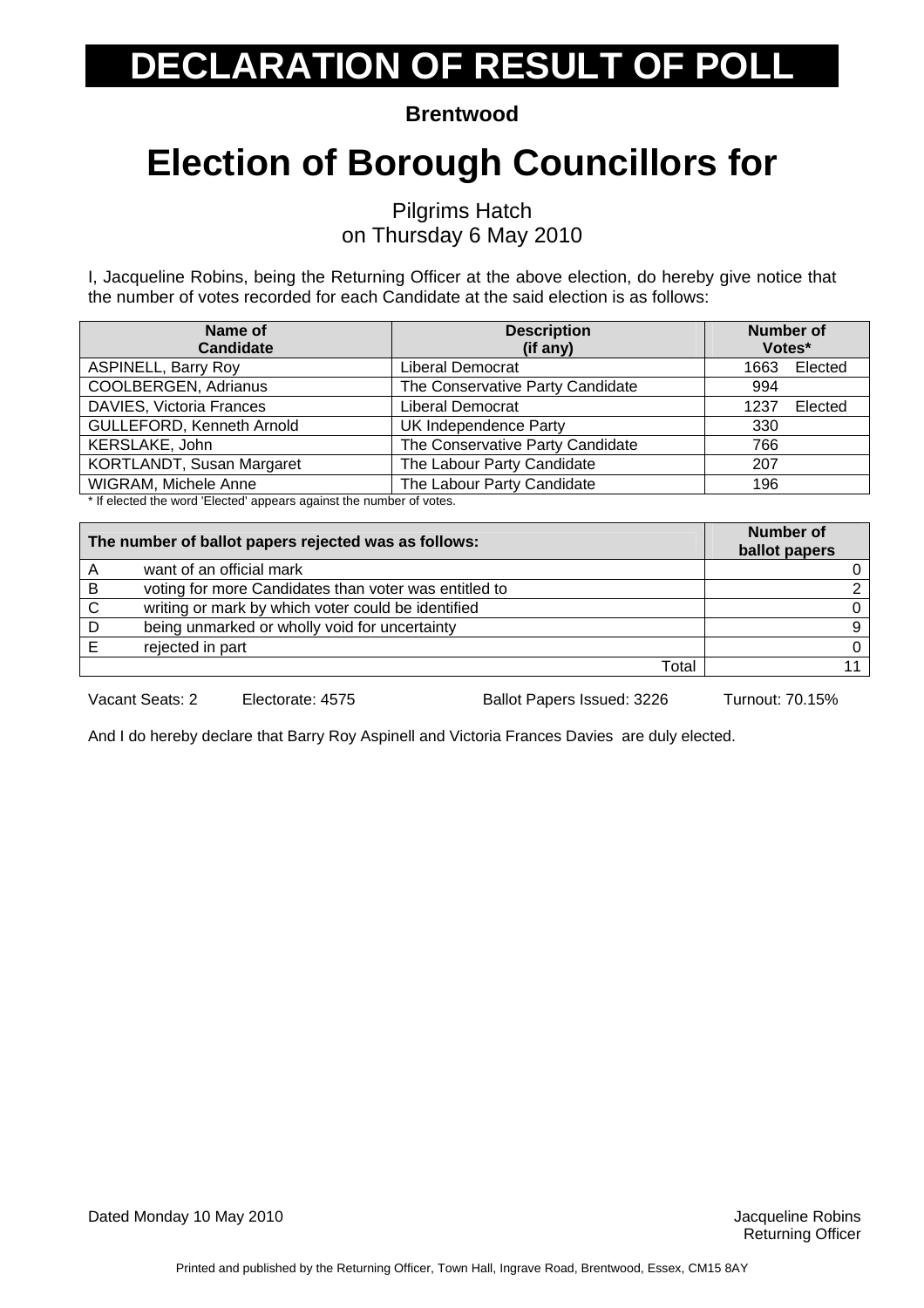**Brentwood** 

### **Election of a Borough Councillor for**

**Shenfield** 

on Thursday 6 May 2010

I, Jacqueline Robins, being the Returning Officer at the above election, do hereby give notice that the number of votes recorded for each Candidate at the said election is as follows:

| Name of<br><b>Candidate</b>                                                                      | <b>Description</b><br>(if any)   | Number of<br>Votes* |
|--------------------------------------------------------------------------------------------------|----------------------------------|---------------------|
| FEATHERSTON, Malcolm                                                                             | Liberal Democrat                 | 1175                |
| LEE. Lionel Martin                                                                               | The Conservative Party Candidate | 1937<br>Elected     |
| MORRISSEY, Juliette                                                                              | The Labour Party Candidate       | 216                 |
| المتعقب والمستحير والمستحدث والاستحصار والمستحدث والمستحدا المستحدد والمستحدث والمستقار فالمنافذ |                                  |                     |

If elected the word 'Elected' appears against the number of votes.

| The number of ballot papers rejected was as follows: |                                                       | <b>Number of</b><br>ballot papers |
|------------------------------------------------------|-------------------------------------------------------|-----------------------------------|
|                                                      | want of an official mark                              |                                   |
| B                                                    | voting for more Candidates than voter was entitled to |                                   |
| C                                                    | writing or mark by which voter could be identified    |                                   |
| D                                                    | being unmarked or wholly void for uncertainty         | 18                                |
|                                                      | rejected in part                                      |                                   |
|                                                      | Total                                                 | 19                                |

Vacant Seats: 1 Electorate: 4236 Ballot Papers Issued: 3347 Turnout: 79.01%

And I do hereby declare that Lionel Martin Lee is duly elected.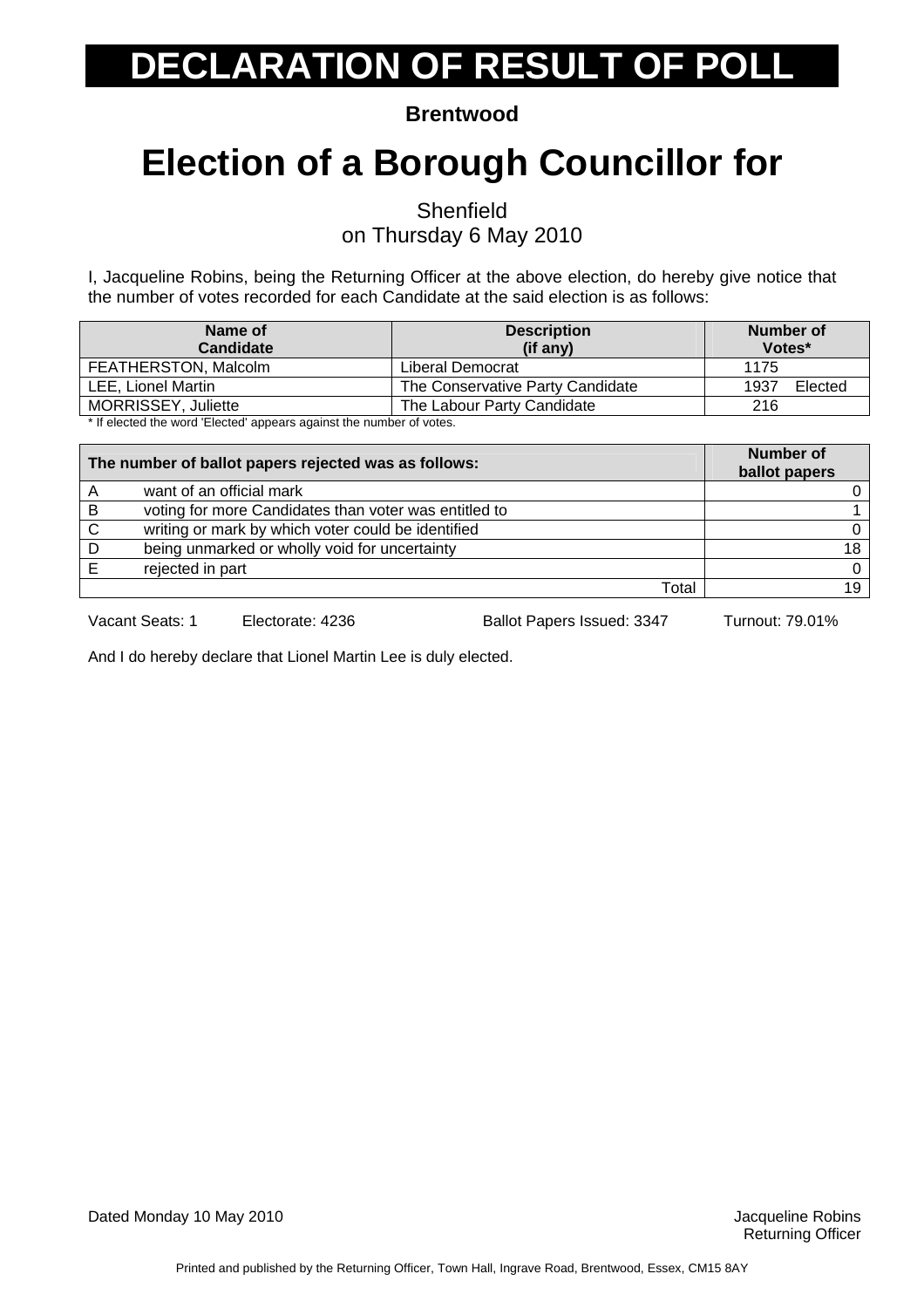**Brentwood** 

### **Election of a Borough Councillor for**

South Weald

on Thursday 6 May 2010

I, Jacqueline Robins, being the Returning Officer at the above election, do hereby give notice that the number of votes recorded for each Candidate at the said election is as follows:

| Name of<br><b>Candidate</b>                                         | <b>Description</b><br>$(if$ any) | Number of<br>Votes* |
|---------------------------------------------------------------------|----------------------------------|---------------------|
| <b>BARRETT, Tim Nicholas</b>                                        | The Labour Party Candidate       | 58                  |
| COE, Ann                                                            | The Conservative Party Candidate | Elected<br>602      |
| <b>CUTBUSH, Nina Rose</b>                                           | Liberal Democrat                 | 378                 |
| t If alasted the ward 'Fleeted' concern conjust the pumber of vates |                                  |                     |

If elected the word 'Elected' appears against the number of votes.

| The number of ballot papers rejected was as follows: |                                                       | <b>Number of</b><br>ballot papers |
|------------------------------------------------------|-------------------------------------------------------|-----------------------------------|
|                                                      | want of an official mark                              |                                   |
| B                                                    | voting for more Candidates than voter was entitled to |                                   |
| C                                                    | writing or mark by which voter could be identified    |                                   |
| D                                                    | being unmarked or wholly void for uncertainty         |                                   |
|                                                      | rejected in part                                      |                                   |
|                                                      | Total                                                 |                                   |

Vacant Seats: 1 Electorate: 1412 Ballot Papers Issued: 1045 Turnout: 74%

And I do hereby declare that Ann Coe is duly elected.